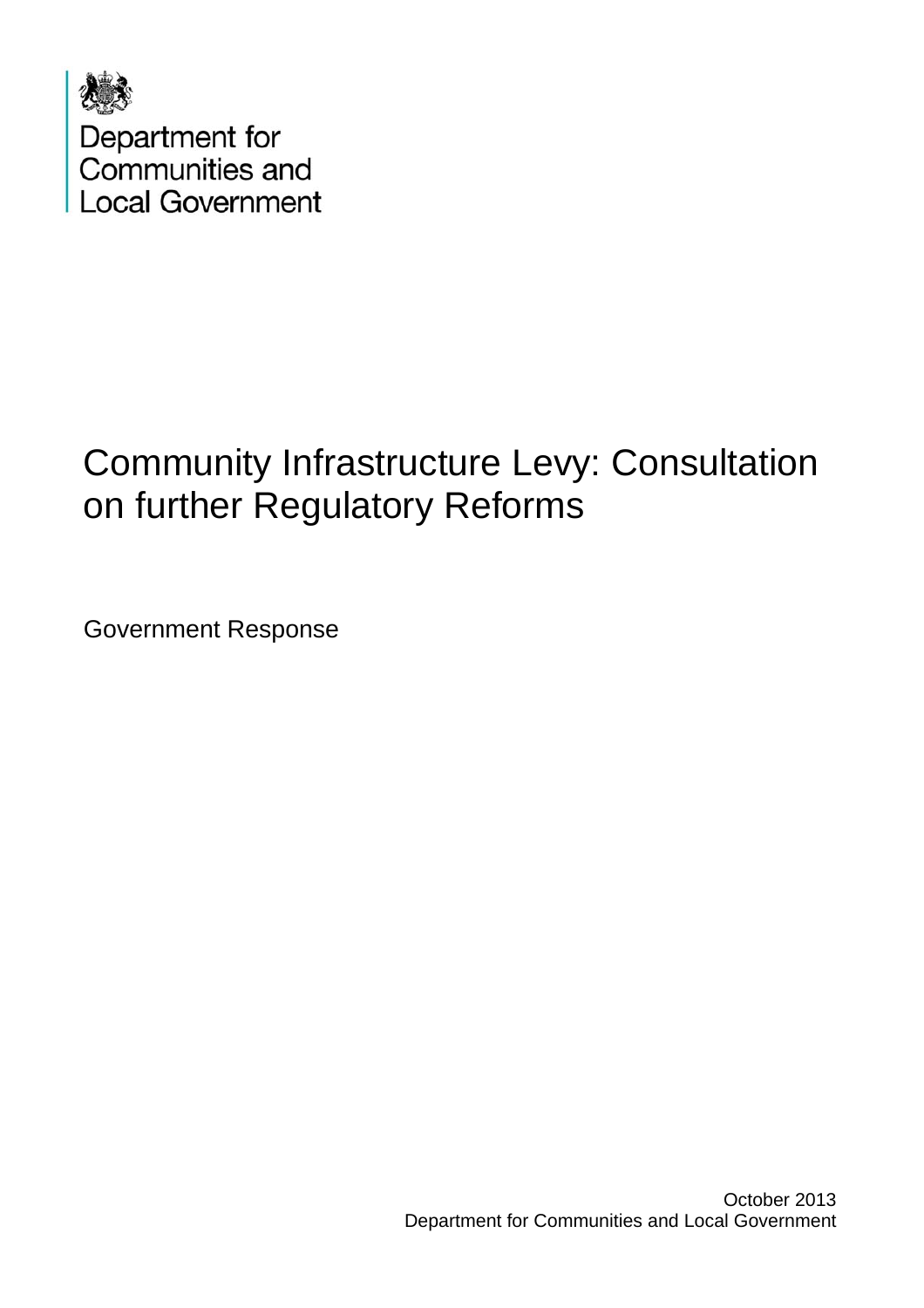*© Crown copyright, 2013* 

*Copyright in the typographical arrangement rests with the Crown.* 

You may re-use this information (not including logos) free of charge in any format or medium, under the terms of the Open Government Licence. To view this licence, [www.nationalarchives.gov.uk/doc/open](http://www.nationalarchives.gov.uk/doc/open-government-licence/)[government-licence/](http://www.nationalarchives.gov.uk/doc/open-government-licence/) or write to the Information Policy Team, The National Archives, Kew, London TW9 4DU, or email: [psi@nationalarchives.gsi.gov.uk.](mailto:psi@nationalarchives.gsi.gov.uk)

This document/publication is also available on our website at [www.gov.uk/dclg](http://www.gov.uk/dclg)

If you have any enquiries regarding this document/publication, email [contactus@communities.gov.uk](mailto:contactus@communities.gsi.gov.uk) or write to us at:

Department for Communities and Local Government Eland House Bressenden Place London SW1E 5DU Telephone: 030 3444 0000

For all our latest news and updates follow us on Twitter: https://twitter.com/CommunitiesUK

October 2013

ISBN: 978-1-4098-3964-4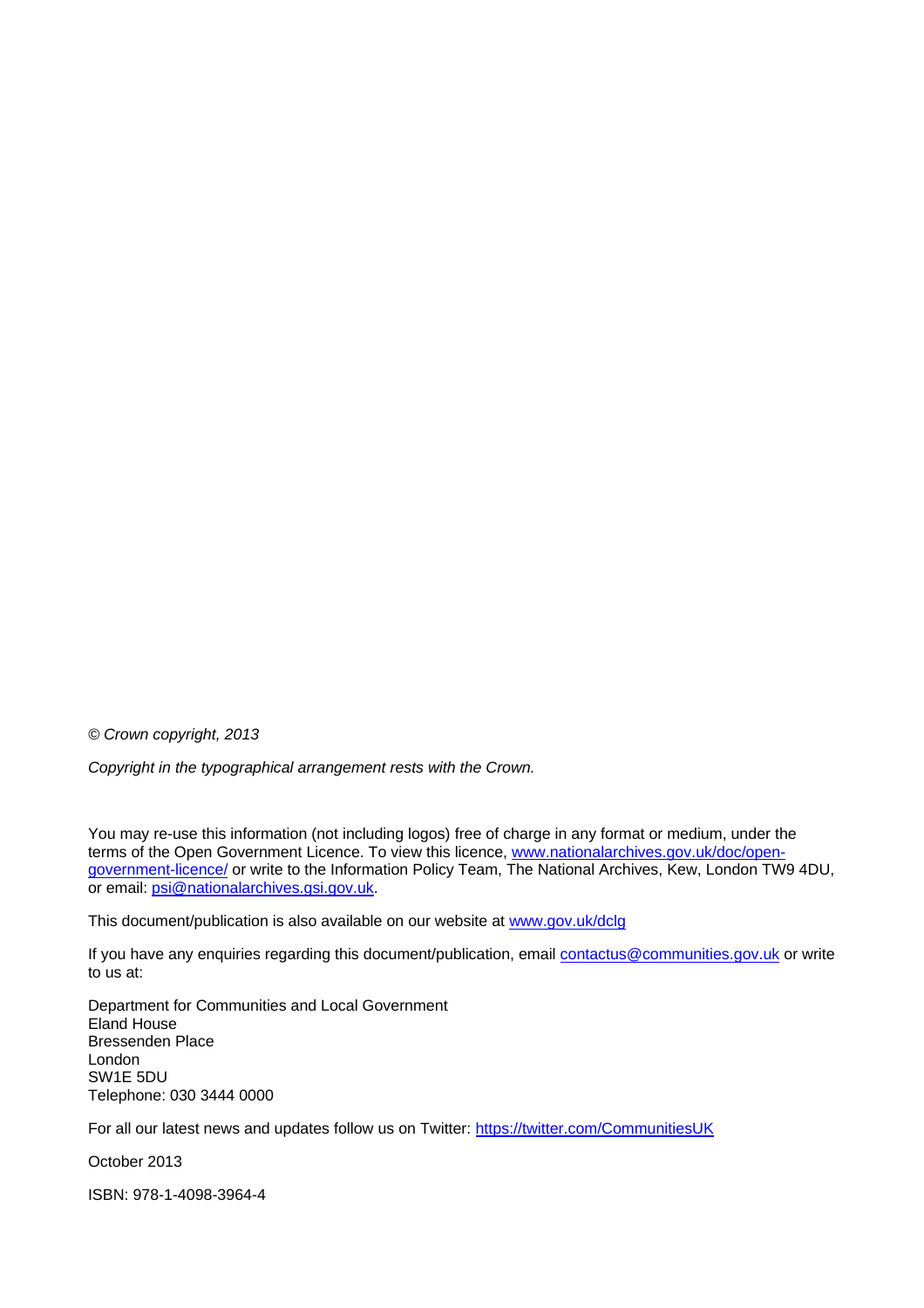# **Contents**

| <b>Introduction</b>                                                                                                                                                                                                 | 4              |
|---------------------------------------------------------------------------------------------------------------------------------------------------------------------------------------------------------------------|----------------|
| <b>Responses to the Consultation</b>                                                                                                                                                                                | 6              |
| Section One: Rate Setting and Evidence (Questions 1-3)                                                                                                                                                              | 6              |
| Section Two: The Infrastructure List (Questions 4-5)                                                                                                                                                                | $\overline{7}$ |
| Section Three: The Relationship between the Community Infrastructure Levy, Section 106<br>Planning Obligations and Section 278 Highways Agreements (Questions 6-7)                                                  | 8              |
| Section Four: Community Infrastructure Levy Payments (Questions 8-16)                                                                                                                                               | 10             |
| Payments in Kind (Questions 8-10)<br>4.1<br>4.2<br>Phased Payments / Commencement of Development (Questions 11-14)<br>The Vacancy Period / Abatement Provisions for Earlier Payments (Questions<br>4.3<br>$15 - 16$ | 10<br>11<br>12 |
| Section Five: Exemptions and Reliefs (Questions 17-21)                                                                                                                                                              | 14             |
| 5.1<br>Social Housing Relief (Questions 17-19)<br>5.2<br>Discretionary Relief for Exceptional Circumstances (Question 20)<br>Self Build Housing (Questions 21 - 22)<br>5.3                                          | 14<br>15<br>16 |
| Section Six: Appeals (Questions 23-24)                                                                                                                                                                              | 18             |
| <b>Section 7: Transitional Measures</b>                                                                                                                                                                             | 19             |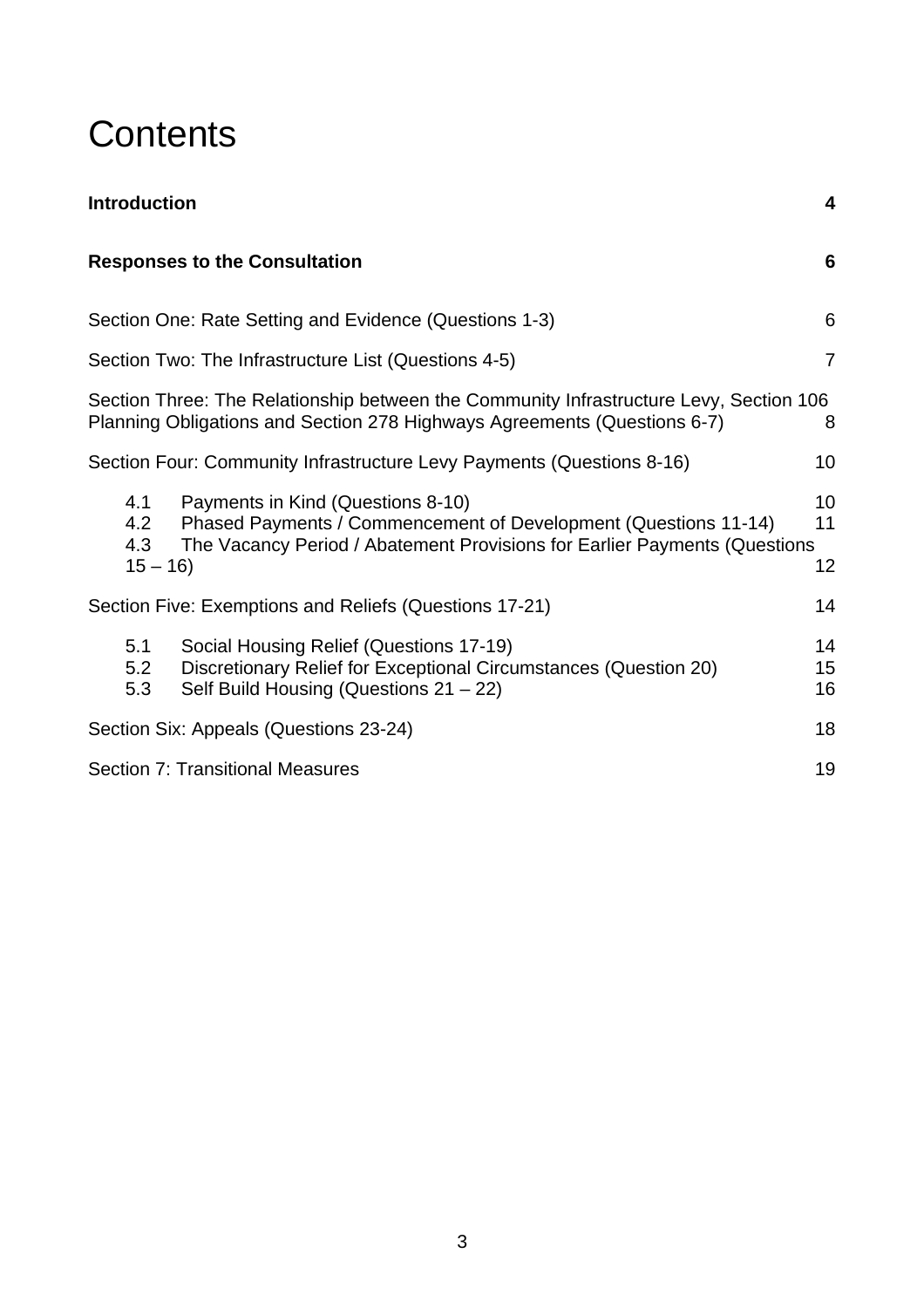# <span id="page-3-0"></span>Introduction

The Community Infrastructure Levy allows local authorities in England and Wales to raise funds from developers undertaking new building projects in their area. The levy charge is a set tariff, subject to public consultation and independent examination, and is used to fund a wide range of infrastructure needed to support the development of the area.

The levy was introduced in 2010. The current package of proposed amendments will ensure that lessons from the early years of the levy's operation are captured. This will improve its operation and help to ensure that its potential, as a fair, transparent and efficient way for development to contribute to essential supporting infrastructure needs, is fully realised.

The proposals in our consultation document of April 2013 were informed by practice experience to date from the development industry and local government. We would like to thank all those who took the time to respond to the detailed consultation document and share their experience and evidence.

The consultation closed on  $28<sup>th</sup>$  May 2013. We received 289 responses, broken down by respondent as shown in the table below. The majority of respondents answered most of the questions.

| Organisations (total)                  |               |
|----------------------------------------|---------------|
| District / Met district council        | 51            |
| London borough                         | 23            |
| Unitary /county/county borough council | 56            |
| Parish / community council             | 11            |
| Professional trade association         | 19            |
| Land owner                             | 8             |
| Private developer/house builder        | 45            |
| Developer association                  | $\mathcal{P}$ |
| Voluntary sector/charity               |               |
| Other (including planners)             |               |
| otal                                   |               |

#### **Table 1: responses to consultation**

Having had due regard to the consultation responses the Government is taking steps to implement regulatory amendments in line with the majority of the proposals as set out in the consultation document, including the proposed exemption from the levy for self build homes. There are a number of areas where the Government is responding to evidence and views submitted by taking forward regulatory amendments with variations from the consultation proposals. These are as follows: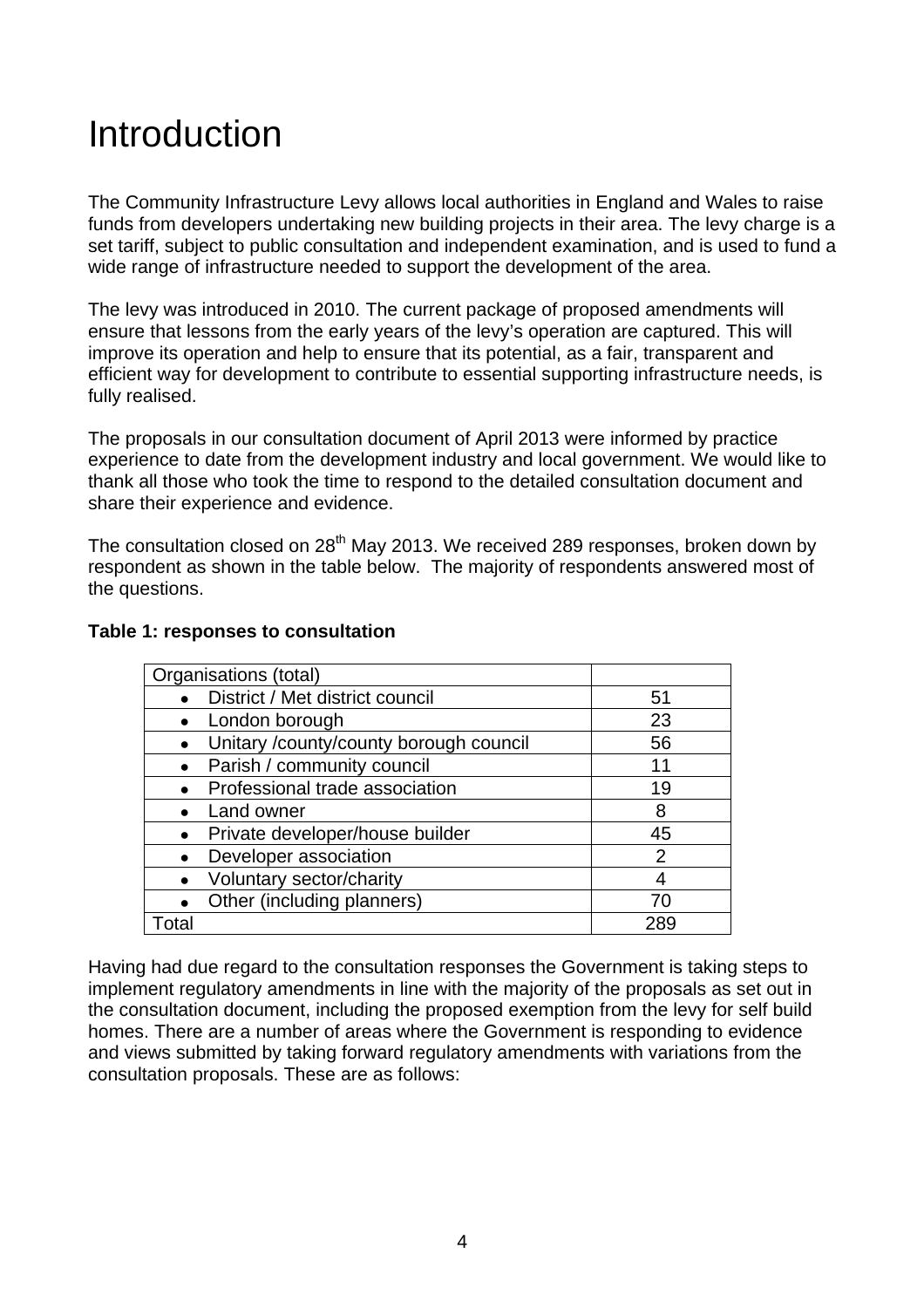- Extending the vacancy test to cover buildings that have been in use for a continuous period of six months in the last three years. Where there is no change of use, they will also be exempt from the levy, other than where there is an increase in floorspace, or where the building has been abandoned. This will help to facilitate empty buildings being brought back into use
- Extending the proposal to allow credit where the levy has already been paid and the proposed development is changed. We now propose to apply this to any incomplete building on a site where the levy has already been paid
- Exempting highway agreements relating to the trunk road network drawn up by the Highways Agency, Transport for London or Welsh Ministers from proposals to restrict the use of highway agreements by reference to the Regulation 123 list
- Not extending the consultation period on the draft charging schedule from four to six weeks
- Continuing to enable authorities to determine at their own discretion how to consult on any amendments to their Regulation 123 lists
- Not replicating in the levy regulations, in relation to "in kind" payments, the EU procurement limits applied in other regulations
- Exempting residential extensions and annexes from the levy.

The Government intends to develop regulations and guidance as quickly as possible, with the objective of laying new regulations in Parliament before the end of the year, to come into effect - subject to the Parliamentary process - by the end of January 2014.

The rest of this report sets out an overview of the responses to individual questions, and provides more detail on the Government's proposals for implementing the package of reforms. Over and above the measures set out here, points raised in the consultation that housing relief should be extended to charitable bodies providing affordable housing that are not registered providers will also be considered further.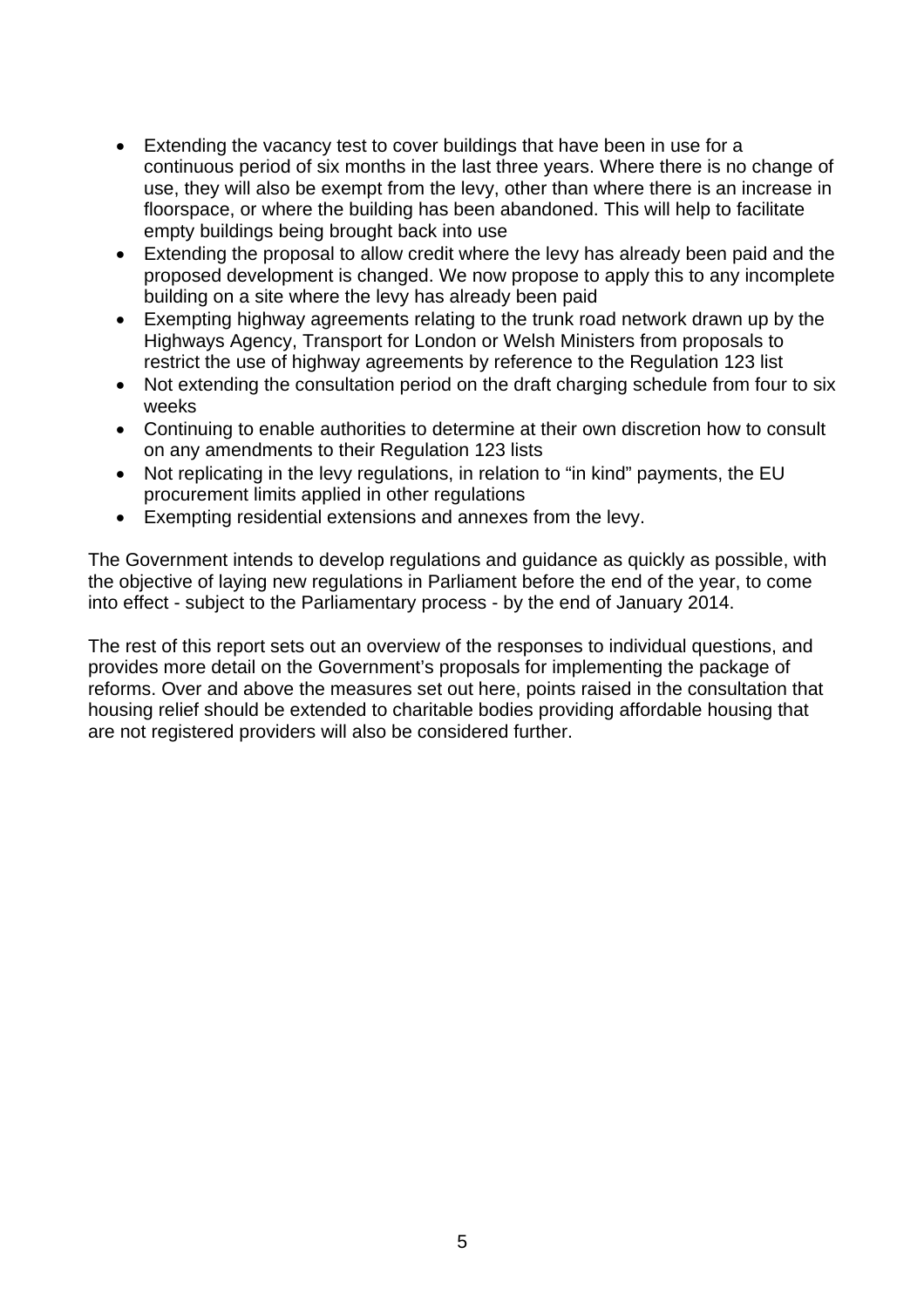# <span id="page-5-0"></span>Responses to the Consultation

## Section One: Rate Setting and Evidence (Questions 1-3)

1.1 Community Infrastructure Levy rates are set based on the economic viability of development and the need for supporting infrastructure. Our objectives in proposing reforms under this heading were to provide greater transparency and scrutiny, and to allow greater flexibility for authorities to set differential levy rates.

**Question 1: We are proposing to require a charging authority to strike an appropriate balance between the desirability of funding infrastructure from the levy and the potential effects of the levy on the economic viability of development across the area** 

**Do you agree with this proposed change?** 

#### **Consultation Response:**

| <b>Yes</b> | 188 | 76% |
|------------|-----|-----|
| No         | 51  | 20% |
| Not Sure   |     | 4%  |
| Total      | 248 |     |

#### **Question 2: We are proposing to allow charging authorities to set differential rate by reference to both the intended use and scale of development. Do you agree with the proposed change?**

#### **Consultation Response:**

| <b>Yes</b> | 211 | 86% |
|------------|-----|-----|
| No         | 28  | 11% |
| Not Sure   |     | 3%  |
| Total      | 246 |     |

#### **Question 3 – Should the consultation period on the draft charging schedule be extended from "at least 4 weeks" to "at least 6 weeks"?**

#### **Consultation Response:**

| <b>Yes</b> | 207 | 89% |
|------------|-----|-----|
| No         |     | 9%  |
| Not Sure   |     | 2%  |
| Total      | 232 |     |

1.2 All three proposals were strongly supported across the sector, and the majority of respondents considered that the proposals reflect emerging best practice.

1.3 We propose to implement the changes set out in Questions 1 and 2 of the consultation document as follows: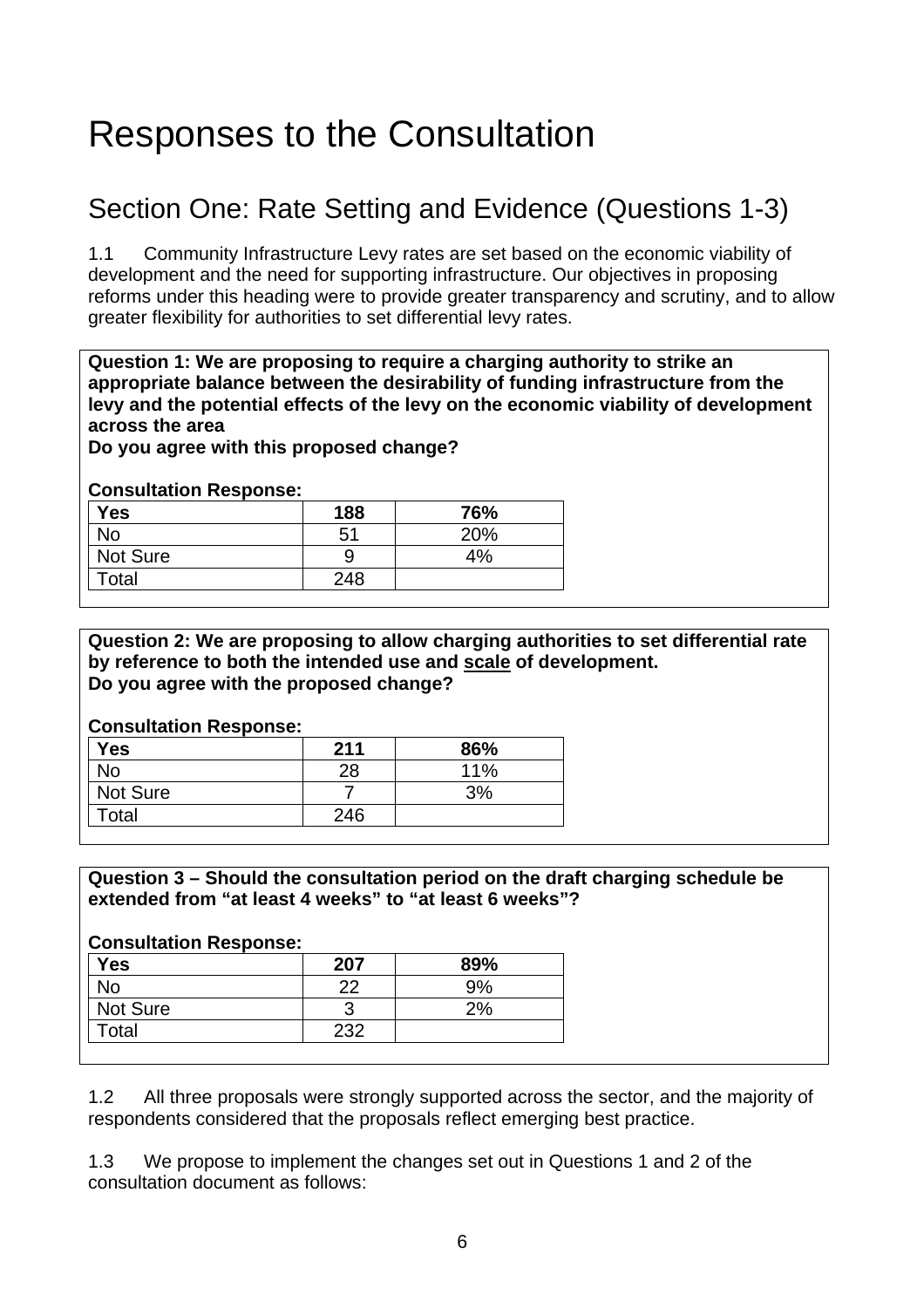- <span id="page-6-0"></span>• Require authorities to strike an appropriate balance between the funding of infrastructure from the levy and the potential effects of the levy on the viability of development;
- Allow authorities to set differential rates (question 2) by reference to the proposed size of development, or the proposed number of units or dwellings; and

1.4 Although there was a positive response to Question 3 on extending the draft charging schedule consultation period, after consideration we believe that this is more appropriate to be left to authorities'discretion. This maintains authorities' flexibility to set their own timescales for consultation, based on local factors. We propose to address in guidance the circumstances in which authorities may wish to consider a longer period of consultation to be appropriate. This could be the case, for example, where authorities wish to align consultation on a draft charging schedule with consultation on other planning documents.

## Section Two: The Infrastructure List (Questions 4-5)

2.1 A Regulation 123 infrastructure list identifies the projects, or types of infrastructure, which an authority intends to fund or part fund with levy receipts. One of the purposes of Regulation 123 is to ensure that authorities cannot seek contributions for infrastructure funding through Section 106 planning obligations when the levy is already expected to fund that same infrastructure. The infrastructure list does not form part of the Charging Schedule.

2.2 Our objectives in proposing reform under this heading were to increase the available evidence at examination and improve transparency. We sought views on whether any draft Regulation 123 list should inform the preparation of an authority's charging schedule and be included as part of the evidence at examination stage. We also proposed that changes to the list should be subject to proportionate consultation.

**Question 4 – Should the Regulation 123 list form part of the relevant evidence under section 211(7A) and (7B) so that it is available during the rate setting process, including at the examination?** 

#### **Consultation Response:**

| Yes             | 192 | 83%   |
|-----------------|-----|-------|
| No              | 36  | 16%   |
| <b>Not Sure</b> |     | $1\%$ |
| Total           | 232 |       |

**Question 5 – We propose to amend the regulations so that a new infrastructure list can only be brought forward after proportionate consultation with interested parties.** 

**Do you agree that this approach provides an appropriate balance between transparency and flexibility?** 

| <br>$\sim$<br>OV 70 |
|---------------------|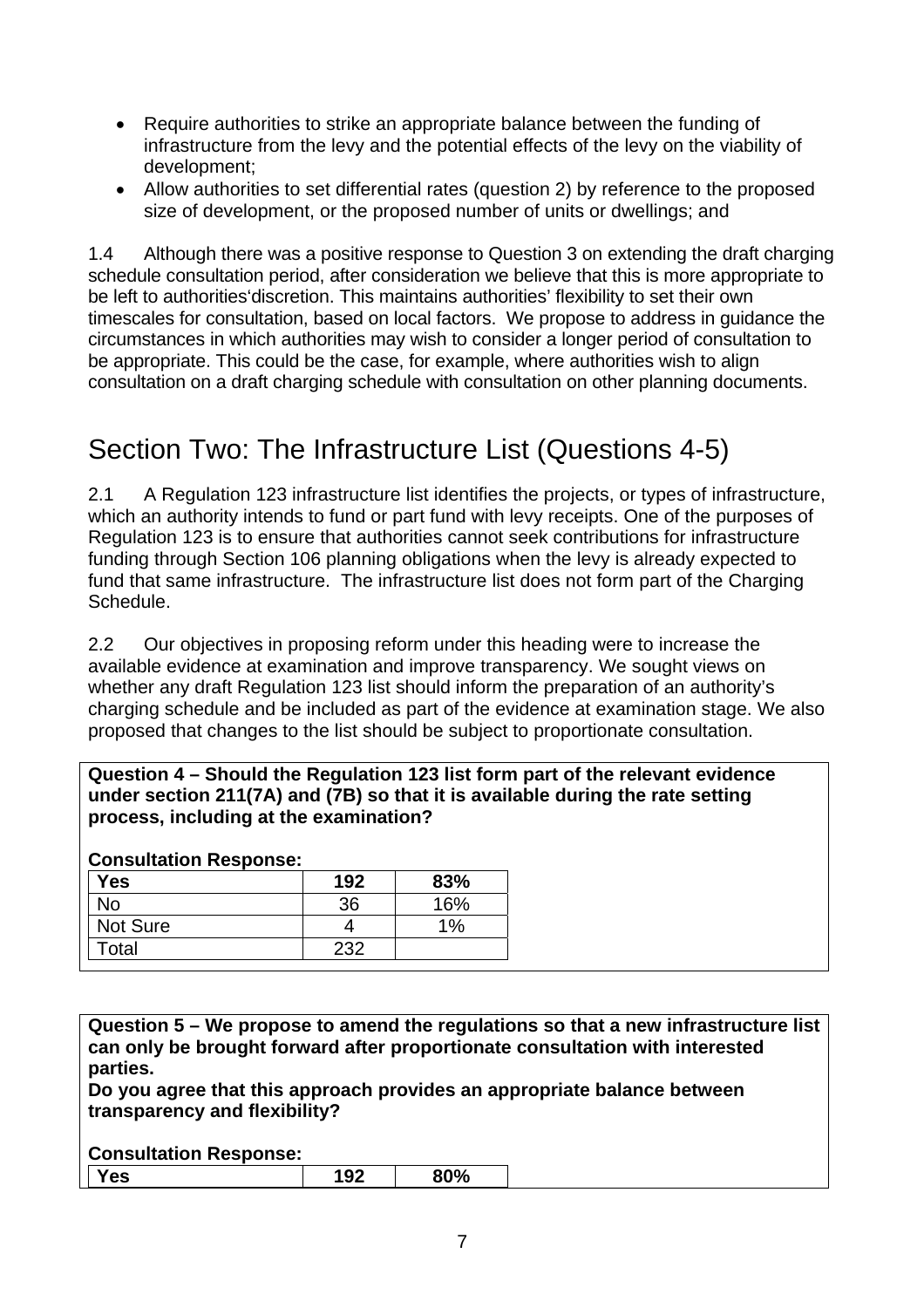<span id="page-7-0"></span>

| <b>No</b> | 38     | 16% |
|-----------|--------|-----|
| Not Sure  | -<br>ີ | 4%  |
| Total     | 239    |     |

2.3 Both proposals were well supported and many respondents said that it was appropriate that the public, developers and other interested parties were able to comment on the list and subsequent changes to it. Some requested that guidance should set out when a full review of a charging schedule would be appropriate. Some raised concerns over another consultation requirement, the consequent resource implications and expressed concerns about defining "proportionate" consultation.

2.4 Having regard to the responses received, we propose to implement the proposition within Question 4 that any draft Regulation 123 list forms part of the relevant evidence so that it is available during the rate setting process, including at the examination. On Question 5, after careful consideration, and in line with our conclusions on the appropriate way forward on question 3, we propose to leave the extent and duration of consultation on any amendments to the Regulation 123 infrastructure list to the discretion of the relevant authority.

## Section Three: The Relationship between the Community Infrastructure Levy, Section 106 Planning Obligations and Section 278 Highways Agreements (Questions 6-7)

3.1 On adoption of the levy, or nationally from April 2014, authorities are restricted in their use of Section 106 planning obligations. A planning obligation (under Section 106 of the Town and Country Planning Act 1990) cannot be sought for infrastructure intended to be funded by the levy, and no more than five obligations can be pooled by the charging authority to provide for the same item of infrastructure. These restrictions do not currently apply in respect of infrastructure which is provided through Section 278 (of the Highways Act 1980) Agreements for highways works.

3.2 We proposed to move the date from which the pooling restrictions on Section 106 apply nationally to April 2015, to allow charging authorities sufficient time to reflect changes to operation of the levy arising through both this and earlier rounds of reform.

3.3 We also proposed to restrict the use of section 278 highway agreements by preventing a charging authority from seeking contributions towards the same infrastructure under both the levy and s278. We did not propose to impose a pooling restriction, or to apply statutory tests, for section 278 agreements.

**Question 6 – We are proposing to move the date from when further limitations on the use of pooled planning obligations will apply (to areas that have not adopted the levy) from April 2014 to April 2015. Do you agree?** 

| <b>Ves</b>     | דחר<br>4V I | 89% |
|----------------|-------------|-----|
| $\sim$<br>. NU | 1 O<br>O    | 3%  |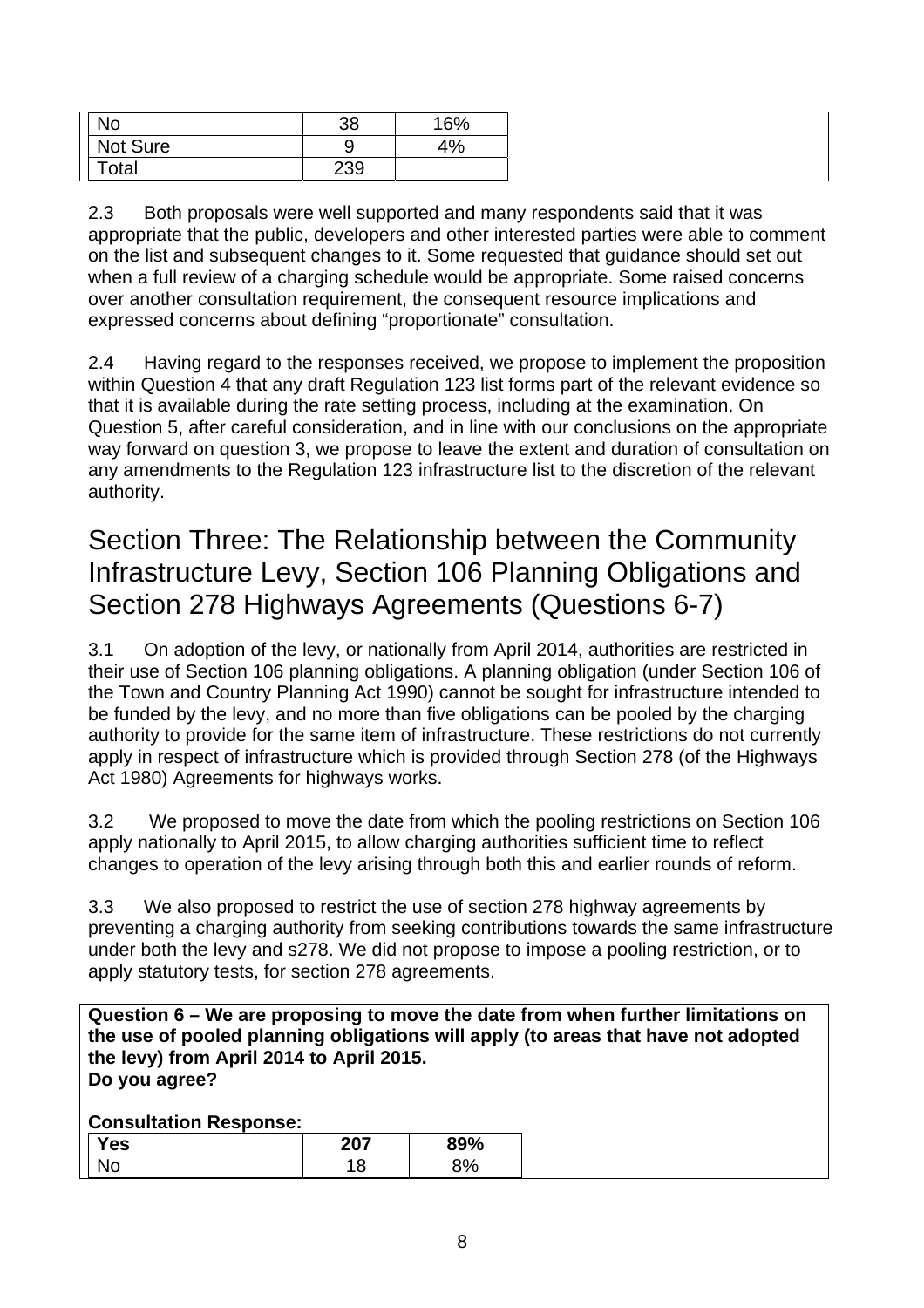| <b>Not</b><br>sure<br>$\sim$             |              | 3% |
|------------------------------------------|--------------|----|
| $\overline{\phantom{a}}$<br>ั∩t∩<br>υιαι | $\sim$<br>∼∽ |    |

#### **Question 7 – Do you agree that Regulation 123 (excluding Regulation 123(3)) should be extended to include Section 278 Agreements so that they cannot be used to fund infrastructure for which the levy is earmarked?**

#### **Consultation Response:**

| <b>Yes</b> | 111 | 47% |
|------------|-----|-----|
| No         | 109 | 46% |
| Not Sure   | 15  | 7%  |
| Total      | 235 |     |

3.4 Those who responded to Question 6 strongly supported the extension of the deadline for restrictions on pooling Section 106 contributions to April 2015 and we propose to implement this change.

3.5 On Question 7 the response was more balanced. There was an overall consensus that improved clarity on the interaction between the levy and Section 278 was desirable, and necessary to avoid the risk of double charging from the levy and Section 278 agreements, but opinion was divided as to the best way of achieving this. Generally, developers supported the proposal but authorities in general were more cautious. Some respondents were concerned that it could restrict the ability to secure essential local and nationally significant highway infrastructure. We believe that at a local level these concerns can be addressed through effective collaboration between the responsible authorities, to ensure that the Regulation 123 infrastructure list is developed and implemented to properly support the provision of highways infrastructure and we will develop guidance to support this.

3.6 However, we recognise that it is harder to do this where relevant highway infrastructure spans a significant number of local authority areas. Taking on board consultation responses, we propose to implement this provision but exempting highway agreements which are drawn up by the Highways Agency, Transport for London or Welsh Ministers, relating to the trunk road network.

3.7 In the consultation document we also referred to minor drafting changes that we were considering to improve drafting consistency between regulations 122 and 123. We have considered further, and on the basis the two regulations have different aims, we have decided to leave the language as it is. Only two respondents commented directly on the second issue of standardising the drafting of the phrase "project[,] or type of infrastructure" in regulations 122 and 123. On the basis that losing the comma might lead to a more restricted interpretation of the measure than intended, we propose to retain the comma.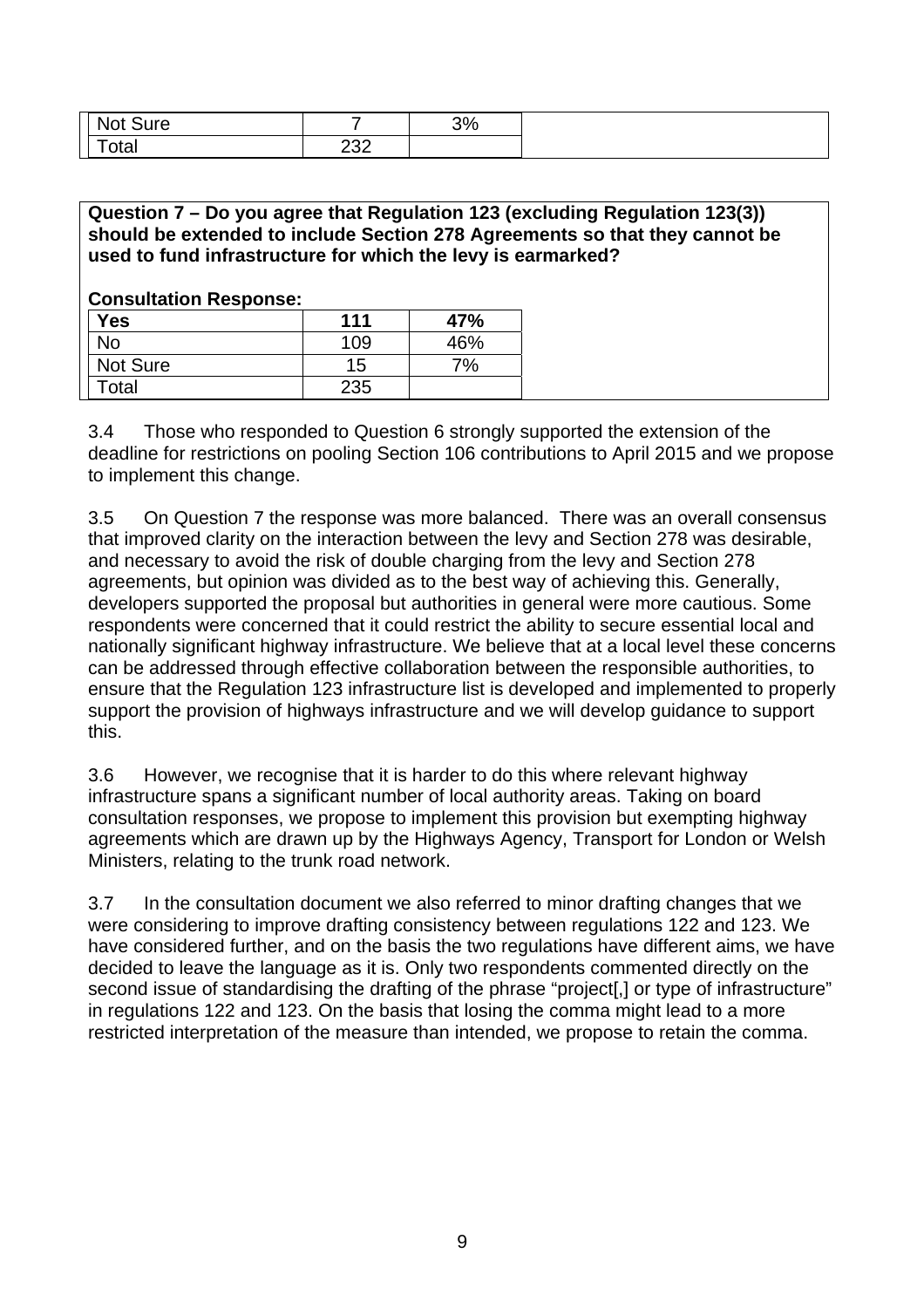## <span id="page-9-0"></span>Section Four: Community Infrastructure Levy Payments (Questions 8-16)

### **4.1 Payments in Kind (Questions 8-10)**

4.1. Levy charging authorities can currently accept land (including infrastructure on the land) as 'payment' in respect of part or all of a levy liability. We proposed to extend that to include the future provision of infrastructure, and infrastructure on land not owned by the person liable to pay the levy. We proposed to allow the provision of infrastructure either on or off the site of the chargeable development in question as 'payment in kind'. Payment in kind can enable developers, users and authorities to have more certainty about the timescale over which certain infrastructure items will be delivered. In some cases it may also be more cost-effective for a developer to provide this infrastructure than it would be for the local authority to procure it themselves.

**Question 8 – Do you agree that, where appropriate and acceptable to the charging authority, the levy liability should be able to be paid (in whole or in part) through the provision of both land and/or on-site or off-site infrastructure?** 

| Yes      | 210 | 87% |
|----------|-----|-----|
| J٥       | ົ   | 9%  |
| Not Sure |     | 4%  |
| Гоtal    | 242 |     |

#### **Consultation Response:**

**Question 9 – Do you agree that actual construction costs and fees related to the design of the infrastructure should be used to calculate the sum by which the amount of levy payable will be reduced, when the levy is paid by providing infrastructure in kind?** 

#### **Consultation Response:**

| <b>Yes</b>   | 189 | 83% |
|--------------|-----|-----|
| No           | 29  | 13% |
| Not Sure     |     | 4%  |
| <b>Total</b> | 227 |     |

**Question 10 – Should the payment in kind provisions be limited to the capital value ceilings as set out in the EU procurement rules – currently the thresholds of £173,934 for goods and services and £4,348,350 for works?** 

| Yes       | 82  | 41% |
|-----------|-----|-----|
| <b>No</b> | 100 | 50% |
| Not Sure  | 19  | 9%  |
| Total     | 201 |     |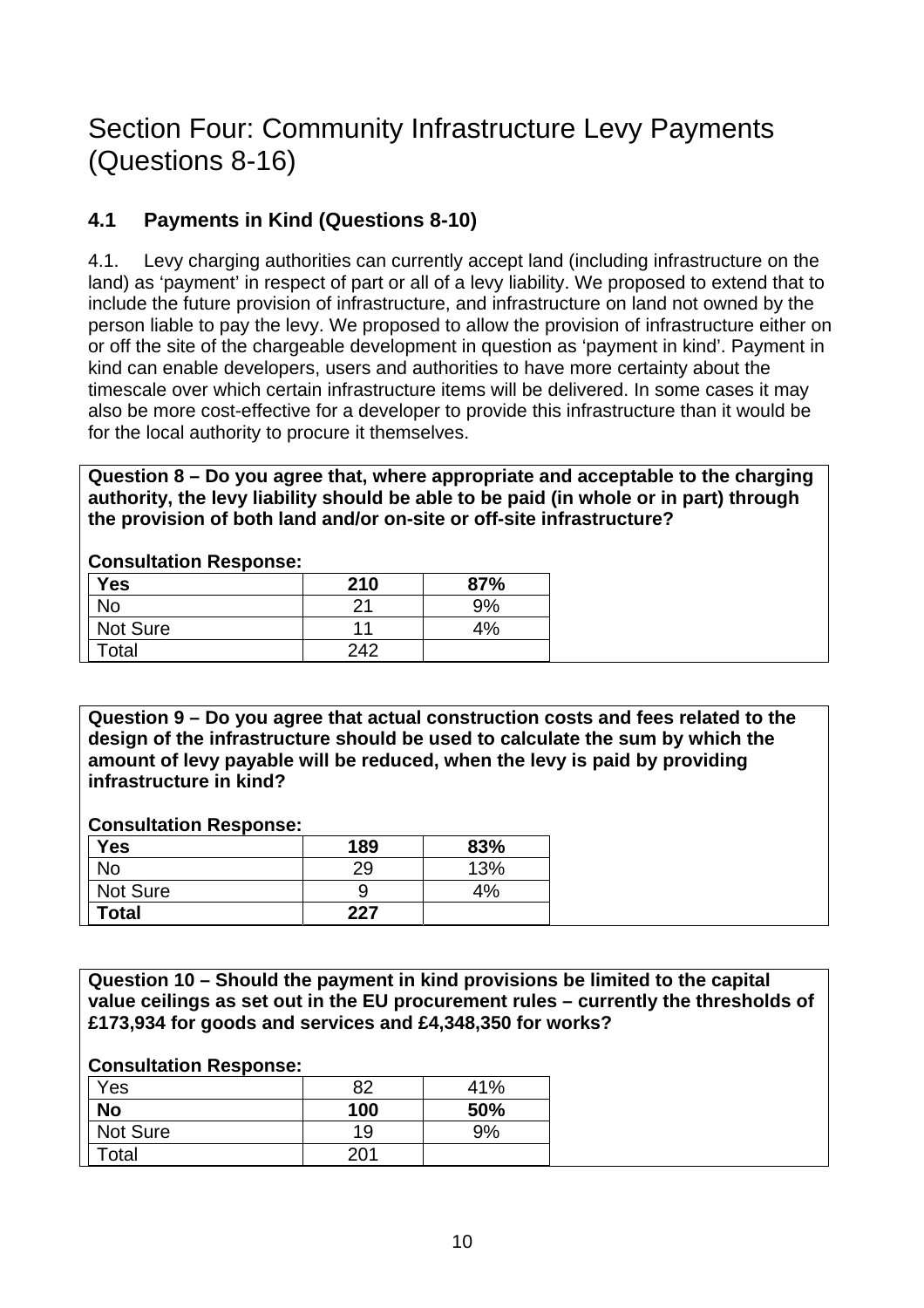<span id="page-10-0"></span>4.2. There was strong support from responders across the sector for allowing infrastructure to be included as a payment in kind on this basis and for the actual construction costs and fees related to the design of the infrastructure to be used to calculate the contribution. Many referred to the additional flexibility it would give charging authorities and developers, as well as potential additional benefits and greater value to the public. Therefore, we propose to implement these payment in kind provisions in line with Questions 8 and 9.

4.3. A small majority were against the proposal in Question 10 to limit "in kind" payments to EU thresholds, citing unnecessary duplication with other regulations. We accept this point and do not therefore intend to implement this measure by amending the levy regulations, but to make reference to the procurement thresholds in revised guidance.

### **4.2 Phased Payments / Commencement of Development (Questions 11-14)**

4.4 The levy regulations currently allow each phase of an outline planning permission to be treated as a separate chargeable development, but do not make the same provision for each phase of a full planning permission which is to be implemented in phases. We proposed to ensure that where full and outline permissions, and hybrid permissions combining the two, are phased development, each phase can be treated as a separate chargeable development. This was to ensure the fair treatment of more complex developments where site preparation and demolition, for example, are necessary.

4.5 We also proposed to allow for a re-calculation of levy liability when the provision of affordable housing is varied, as can happen when part of a mixed site is transferred to a registered housing provider, often after development has commenced.

4.6 We also proposed to change the date at which the levy liability is calculated, in relation to planning permissions which are subject to a condition requiring precommencement approval. The relevant date would be when the planning permission was granted (rather than when the pre-commencement approval was obtained) for the scheme or phase, to ensure greater certainty.

#### **Question 11 – Should all planning permissions (outline and full) be capable of being treated as phased development with each phase a new chargeable development?**

| <b>UUIISUILALIUII NESPUIISE.</b> |     |     |
|----------------------------------|-----|-----|
| <b>Yes</b>                       | 201 | 85% |
| No                               | 25  | 11% |
| Not Sure                         |     | 4%  |
| Гоtal                            | 235 |     |

#### **Consultation Response:**

**Question 12 – Do you agree that the phasing of levy payments will make adequate provision in relation to site preparation?** 

| Yes |    | $\%$ |
|-----|----|------|
| ٩U  | יי | 8%   |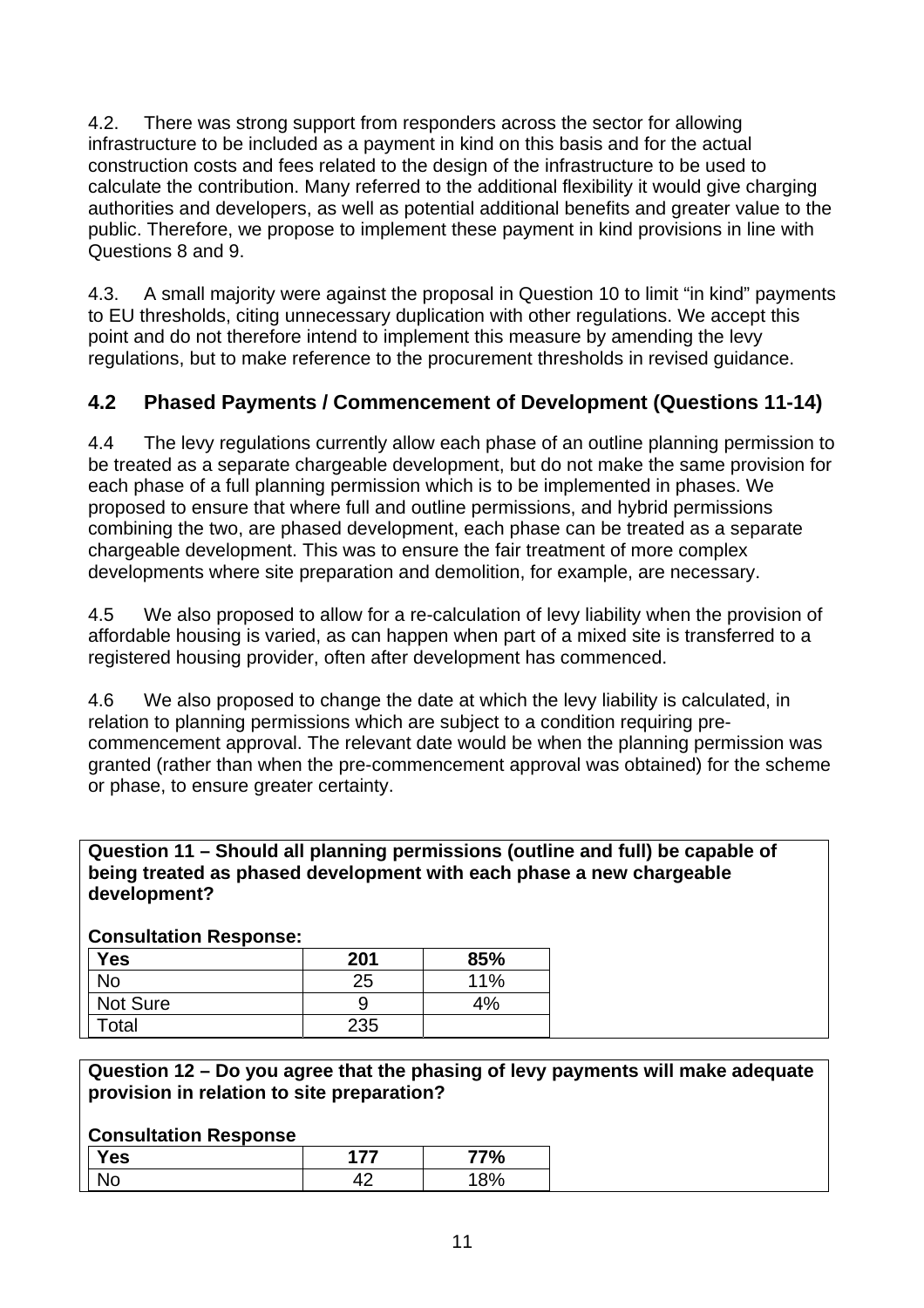<span id="page-11-0"></span>

| <b>Not</b><br>sure     | $\sqrt{2}$<br>$\cdot$ $\sim$ | 5% |
|------------------------|------------------------------|----|
| -<br>$\sim$ fo<br>Uldi | ດດ4<br>∠⊃ ।                  |    |

#### **Question 13 – Do you agree that the regulations should make it possible for a charging authority to re-calculate the levy liability of a development when the provision of affordable housing is varied?**

#### **Consultation Response:**

| <b>Yes</b> | 195 | 90% |
|------------|-----|-----|
| <b>No</b>  | 18  | 8%  |
| Not Sure   | O   | 2%  |
| Total      | 218 |     |

**Question 14 – Should we amend the regulations so that the date at which planning permission first permits development is the date of the final approval of the last reserved matter associated with the permission or phase?** 

#### **Consultation Response:**

| <b>Yes</b> | 124 | 58% |
|------------|-----|-----|
| No         | 64  | 30% |
| Not Sure   |     | 12% |
| Total      | 215 |     |

4.7 These proposals were strongly supported across all respondent groups, although Question 14 on when "planning permission first permits development" was more mixed as some respondents appeared to be unclear on the proposition. The purpose of this proposed amendment is to ensure that liability for the levy is calculated in relation to the date when planning permission is granted or when the last reserved matter is approved – i.e. that it will no longer be set by reference to pre-commencement conditions. This ambition was welcomed by the majority of respondents.

4.8 Consequently, we propose to implement these measures in line with the propositions set out in Questions 11, 12 13 and 14.

#### **4.3 The Vacancy Period / Abatement Provisions for Earlier Payments (Questions 15 – 16)**

4.8 There is currently a 'vacancy test' within the levy regulations which allows the offsetting of existing floorspace against a levy liability when a building has been in continuous lawful use for at least six of the previous 12 months. We proposed to remove the test so that only increases in floorspace in refurbishment and redevelopment schemes would be chargeable, providing that the use of the buildings on site had not been abandoned. The proposal sought to ensure that the levy regulations would not act as a disincentive to bringing buildings back into use and to avoid developments only creating a limited new burden on infrastructure being unfairly charged.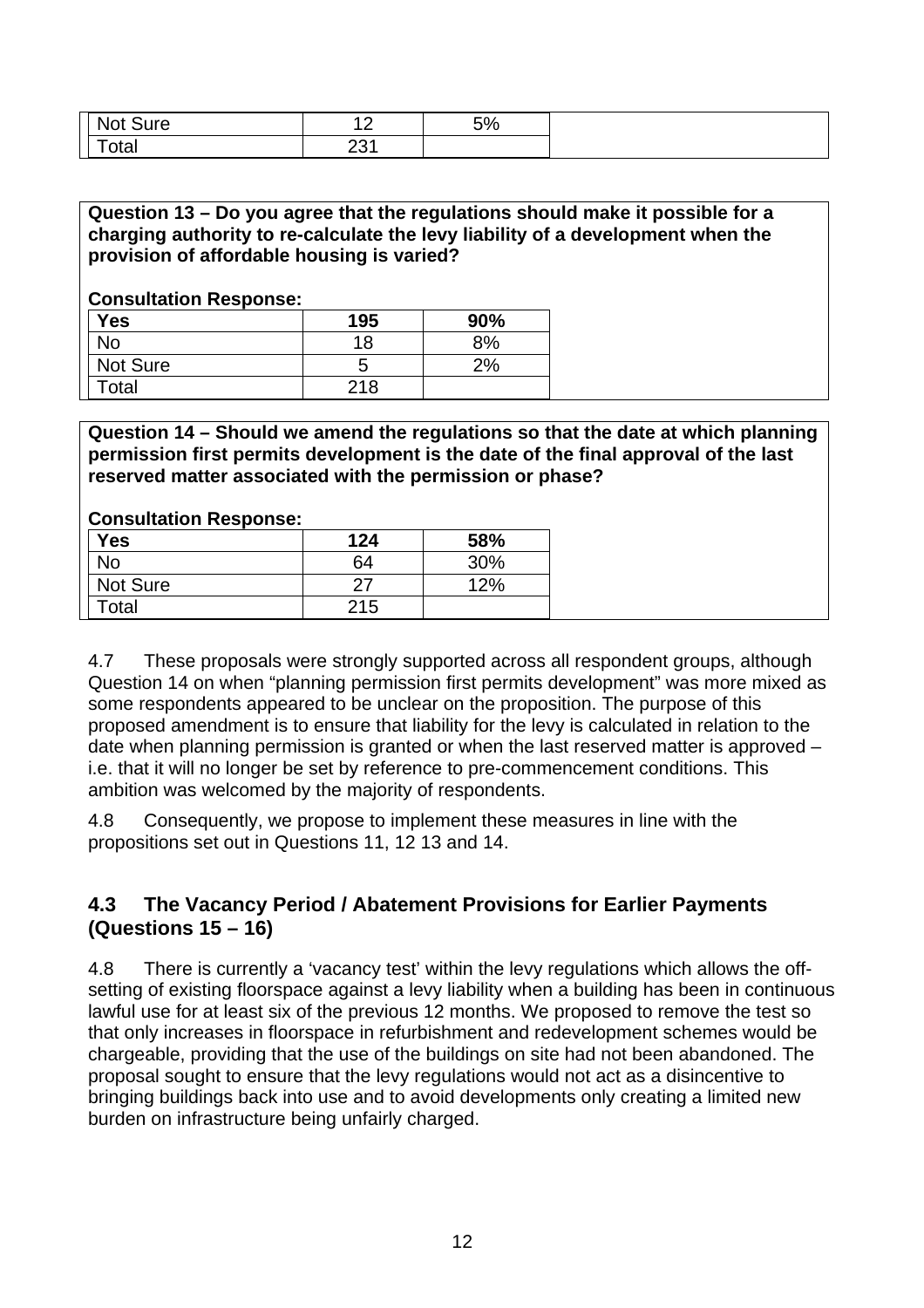4.9 Current abatement provisions, which ensure that multiple levy payments/liabilities are not triggered for the same development proposals by allowing credit for previous payments, only relate to planning permissions granted under section 73 of the Town and Country Planning Act 1990. We proposed to extend the abatement provisions for previous payments of the levy so that they apply to new planning permissions which are brought forward under a new, stand alone, planning application to make changes to an existing scheme during construction.

**Question 15 – Should we change the regulations to remove the vacancy test, meaning the levy would generally only be payable on any increases in floorspace in refurbishment and redevelopment schemes, provided that the use of the buildings on site had not been abandoned?** 

#### **Consultation Response:**

| <b>Yes</b>      | 166 | 70% |
|-----------------|-----|-----|
| No              | 62  | 26% |
| <b>Not Sure</b> | 11  | 4%  |
| Total           | 239 |     |

**Question 16 – We are proposing to amend the regulations so that new applications bringing forward design changes, but not increasing floorspace (other than Section 73 applications), would trigger an additional liability to pay the levy but the amount would be reduced by the levy already paid under the earlier permission. Do you agree with the proposed change?** 

**Consultation Response:** 

| Yes      | 198 | 88% |
|----------|-----|-----|
| No       | 16  | 7%  |
| Not Sure | 12  | 5%  |
| Total    | 226 |     |

4.10 Generally developers supported removal of the vacancy test, and authorities supported modification of it. However, reliance only on an abandonment test was not widely supported, due to the difficulty in proving the intent of the owner. Authorities overall were evenly split on the proposition but urban authorities in particular pointed to potentially significant loss of levy revenue if this were implemented.

4.11 We propose to reform the vacancy test but recognise the concerns expressed by respondents about basing the measure only on an abandonment test. We therefore propose to extend the vacancy test to cover buildings that have been in use for a continuous period of six months in the last three years. This reflects the fact that the impact on infrastructure will be limited where there has only been a relatively short gap between occupiers and provides an incentive for bringing empty buildings back into use. Some responses pointed to major regeneration works potentially spanning a significantly longer period. However, an extension to three years combined with other changes (for instance, on phasing) should provide enough flexibility for the vast majority of large developments while striking a balance to ensure an appropriate level of contribution to infrastructure by developers. Where the use of a building is not changing, we are also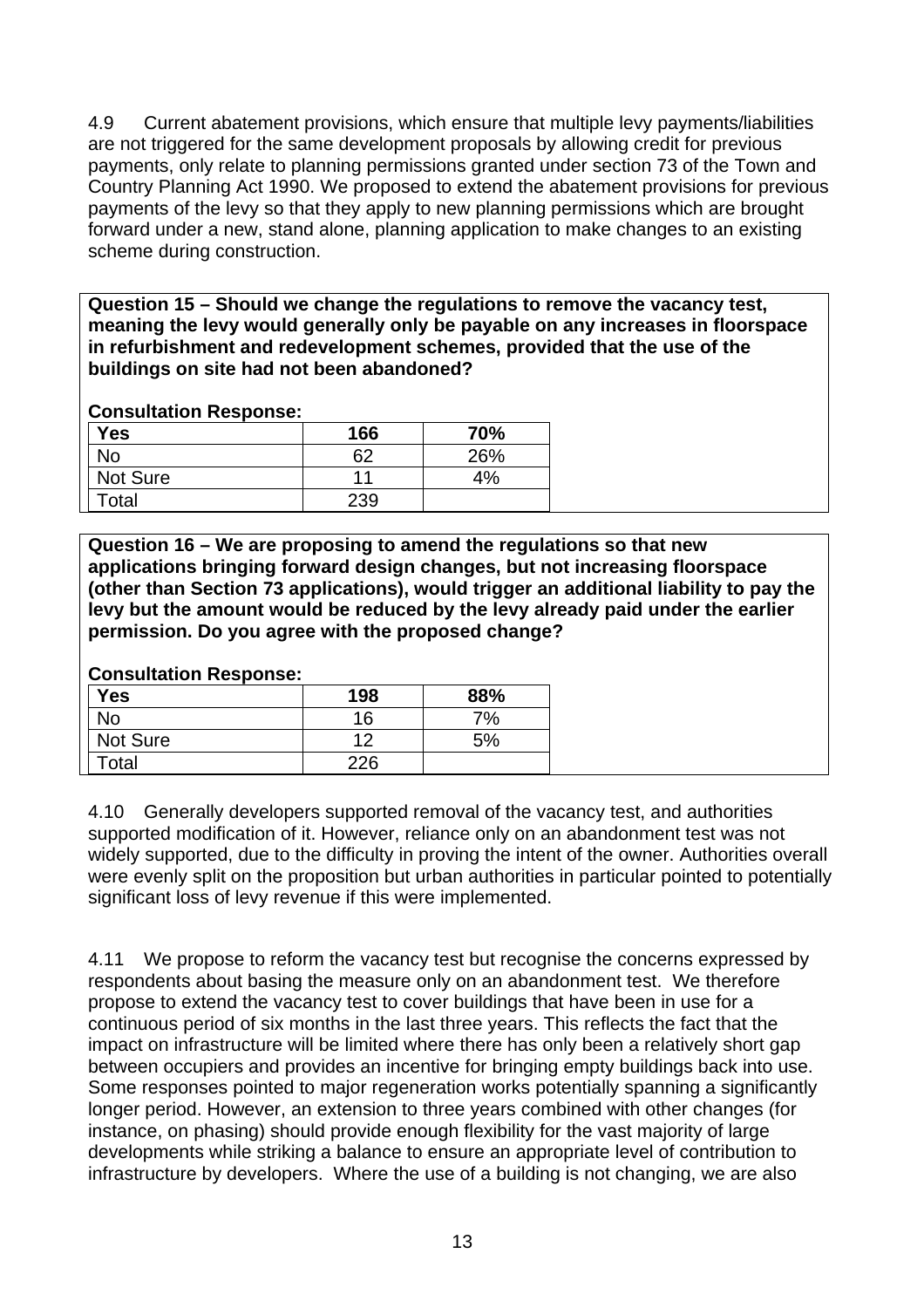<span id="page-13-0"></span>proposing that this will be exempt from the levy, other than for an increase in floorspace, or where the building is abandoned, on the basis that where a former use is continued no significant new burden on infrastructure is created.

4.12 There was very strong support from both the public and private sectors for the proposal to allow levy payments made to be fairly credited against revised full planning applications for changes to the same development (Question 16). Given the complex nature of many development sites, and the degree to which proposals evolve during the design and build process, respondents agreed that such a provision would offer a useful degree of flexibility. We propose to implement this change. We have also been persuaded that it would be beneficial to expand this proposal so that any levy payments made in respect of an incomplete building can be credited against site-wide liability, in the event of changes to the overall scheme between commencement and completion. This is to ensure that the charge is not levied twice (or more) for the same overall net increase in floorspace on a site.

# Section Five: Exemptions and Reliefs (Questions 17-21)

### **5.1 Social Housing Relief (Questions 17-19)**

5.1 Social Housing relief from the levy currently applies to social rent housing, intermediate rent or shared ownership. We considered whether social housing relief should be amended to reflect the Government's reforms of social housing tenure, and the introduction of Affordable Rent. We proposed to extend statutory social housing relief to cover communal areas such as stairs and corridors and ancillary areas such as car parks. We also proposed to clearly allow relief for discount market sale homes, where they meet appropriate national criteria, at local authority discretion.

**Question 17 – Would you support giving charging authorities the discretion to apply social housing relief for discount market sales within their local area, subject to meeting European and national criteria?** 

#### **Consultation Response:**

| <b>Yes</b> | 142 | 66% |
|------------|-----|-----|
| No         | 58  | 27% |
| Not Sure   | 15  | 7%  |
| Total      | 215 |     |

**Question 18 – If the social housing relief was to be extended, do you agree the key national criteria for defining the types of affordable housing provided through intermediate tenures, to which social housing relief could apply, should be that:** 

**1. The housing is provided at an affordable rent / price (at least 20% below open market levels);** 

**2. The housing is meeting the needs of those whose needs are not being met by the market, having regard to local income levels and local house prices (either rent or sales prices); and** 

**3. The housing should either remain at an affordable price for future eligible**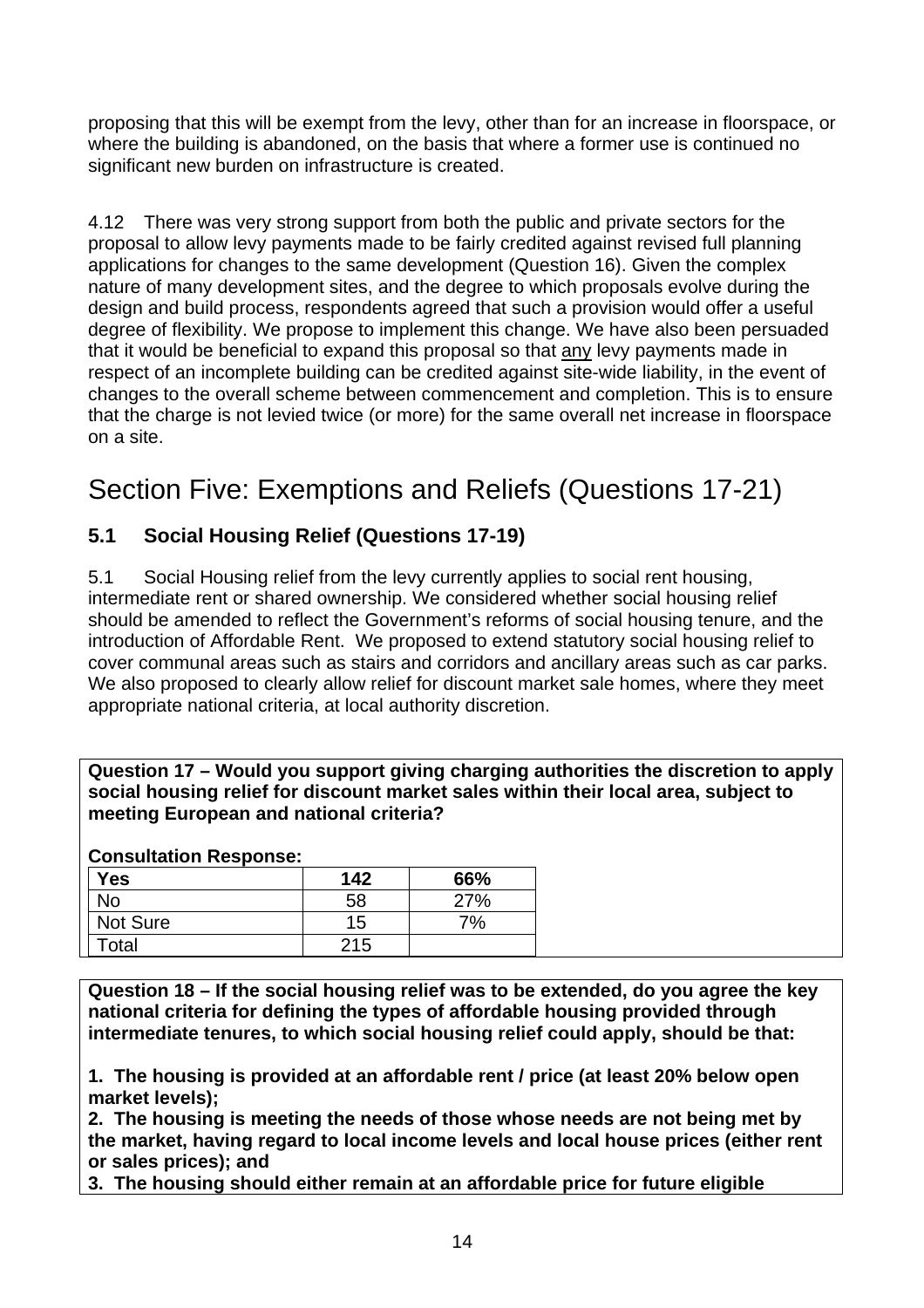<span id="page-14-0"></span>**households or, if not, the subsidy (amount of social housing relief) should be recycled for alternative affordable housing provision?** 

#### **Consultation Response:**

| <b>Yes</b>      | 149 | 75% |
|-----------------|-----|-----|
| No              | 36  | 18% |
| <b>Not Sure</b> | 14  | 7%  |
| Total           | 199 |     |

**Question 19 - Do you agree that we should amend regulation 49 so that the areas taken into account when assessing eligibility for social housing relief include the gross internal area of all communal areas (including stairs and corridors) and communal ancillary areas (such as car parking) which are wholly used by - or fairly apportioned to - people occupying social housing?** 

#### **Consultation Response:**

| <b>Yes</b> | 186 | 93% |
|------------|-----|-----|
| No         |     | 4%  |
| Not Sure   | O   | 3%  |
| Total      | 201 |     |

5.2 The proposals on social housing relief were generally well supported across all groups, although some responses queried the rationale for variation from the established definition of Affordable Housing in the National Planning Policy Framework. The reason for this is that the definition in the levy regulations needs to reflect the legislative requirements set out in previous Housing Acts and the Localism Act, and ensure that in all cases the relief granted will meet the State Aid tests of being a service of general economic interest.

5.3 Many respondents said the proposal on social housing relief for communal areas should increase development viability on mixed schemes.

5.4 We propose to ensure that developments of Affordable Rent properties will qualify for mandatory social housing relief, and to provide for relief to be granted for communal areas in proportion to the social housing in the development. We are also proposing to enable local authorities to give discretionary social housing relief for discounted housing market homes which meet the defined criteria at European and national level.

5.5 Points raised in the consultation, that housing relief should be extended to charitable bodies providing affordable housing that are not registered providers, will also be considered further.

### **5.2 Discretionary Relief for Exceptional Circumstances (Question 20)**

5.6 Exceptional circumstances relief can currently only be considered if a Section 106 agreement is in place which imposes a higher contribution to infrastructure costs than the levy liability. We proposed three options. Two were to keep the requirement for a Section 106 to be in place but remove the need for it to exceed the levy liability. The third was to keep the requirement as it is.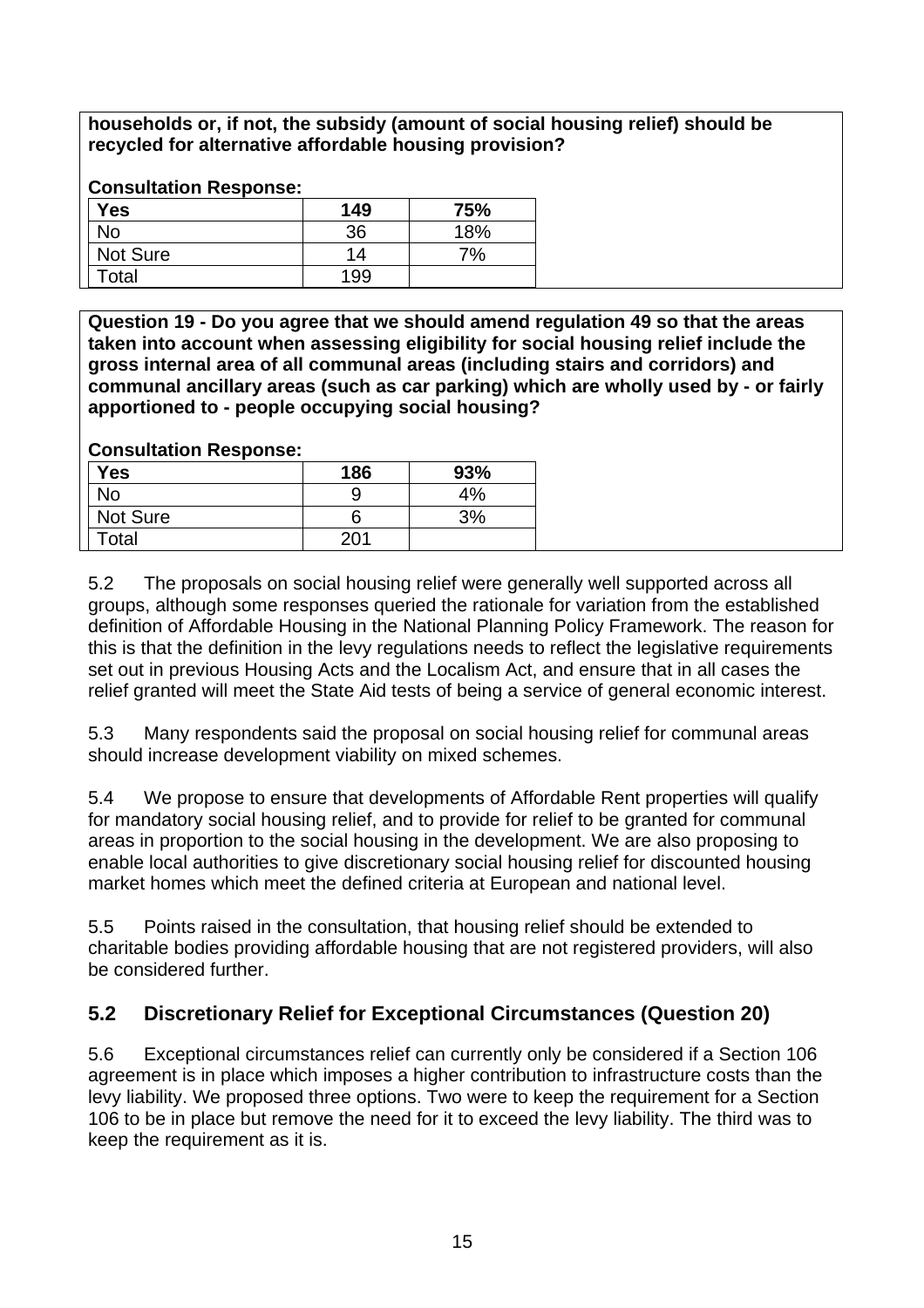<span id="page-15-0"></span>**Question 20 - Which of the following options do you prefer:** 

**(a) remove the requirement for a planning obligation which is greater than the value of the levy charge to be in place, before discretionary relief in exceptional circumstances can be provided; or** 

**(b) change the requirement so that the relevant planning obligation must be greater than a set percentage of the value of the levy charge (for example, 80%); or (c) keep the existing requirement?** 

| <b>Option A</b> | 102 | 51% |  |
|-----------------|-----|-----|--|
| Option B        | 16  | 8%  |  |
| Option C        | 62  | 32% |  |
| Not Sure        |     | 9%  |  |
| Гоtal           | 19. |     |  |

**Consultation Response:** 

5.7 There was a general split between option A which was favoured by developers and option C, which was mainly favoured by local authorities. We propose to take forward the proposal (option A) where a planning obligation still needs to be in place but does not have to be greater than the levy as this will provide greater flexibility to both local authorities and developers, and it was broadly supported by the consultation responses.

### **5.3 Self Build Housing (Questions 21 – 22)**

5.8 We proposed to provide relief from the levy for genuine self builders. Self builders are private individuals who typically self-finance their own projects and who build or commission the build of their home, either by working on their own or working with builders. Feedback from the National Self Build Assocation (NaSBA) has indicated that many self builders find levy charges too costly, resulting in making their projects unviable. A relief was proposed in order to make it easier for more people to build homes for their own occupation, in turn stimulating the growth of housing supply and the self-build housing sector, promoting economic growth, enabling local job creation and helping to diversify the home building sector.

#### **Question 21 - Should we introduce a relief from the payment of the levy for selfbuild homes for individuals as set out above?**

| Consultation Response: |     |     |  |
|------------------------|-----|-----|--|
| Yes                    | 88  | 39% |  |
| No                     | 125 | 55% |  |
| <b>Not Sure</b>        | 13  | 5%  |  |
| Total                  | 226 |     |  |

#### **Consultation Response:**

**Question 22 - We are proposing to amend the regulations to reflect the above process and the evidence self-builders would need to provide to qualify for relief from the levy, including provisions to avoid misuse by non-self-builders. Do you agree that this approach provides a suitable framework to provide relief for genuine self-builders?**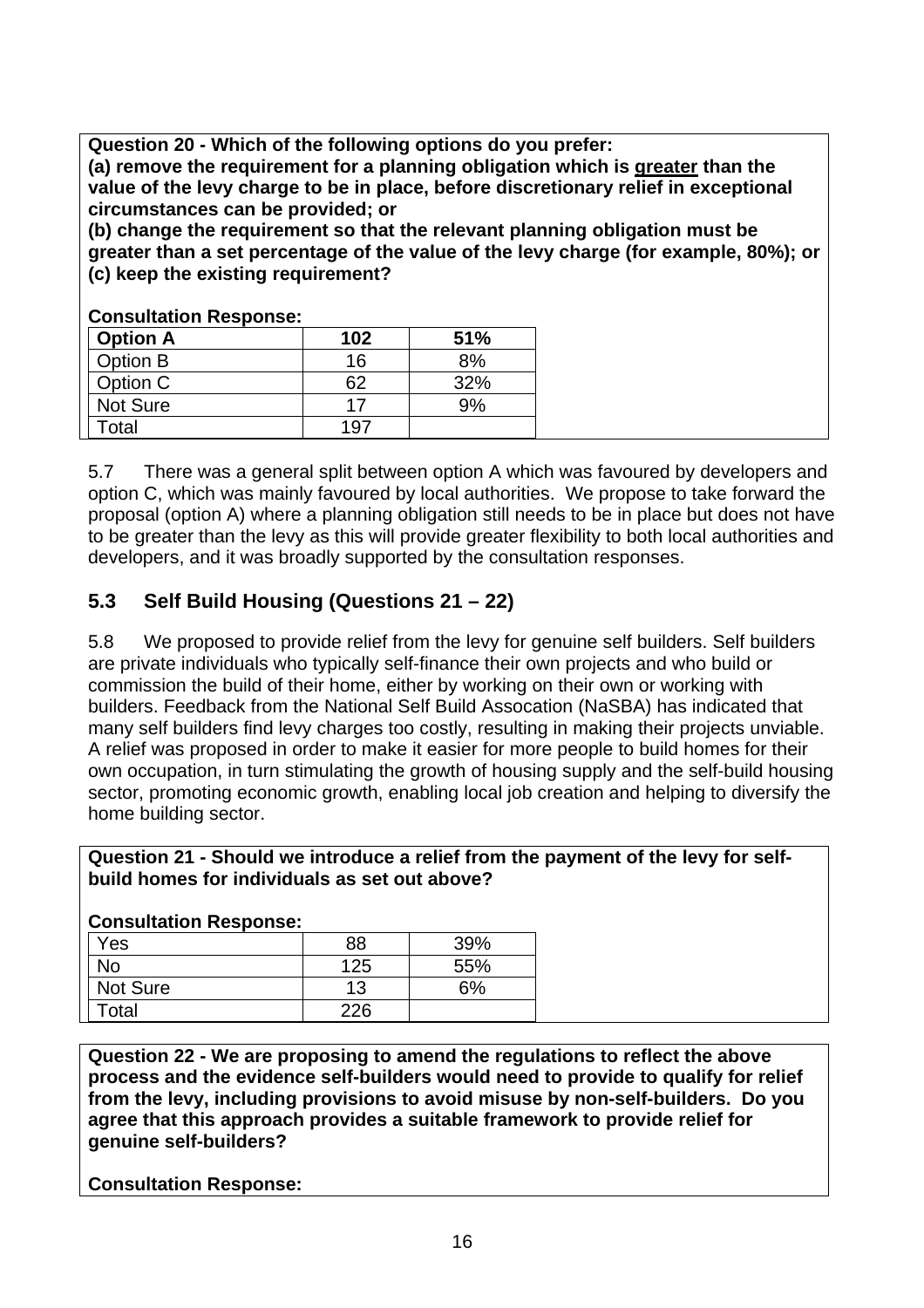| Yes       | 80  | 40% |
|-----------|-----|-----|
| <b>No</b> | 106 | 52% |
| Not Sure  | 16  | 8%  |
| Total     | 202 |     |

5.9 Responses for Question 21 were fairly balanced, although the majority of authorities were opposed. Many respondents argued a relief would be contrary to the principles behind the levy and/or would reduce revenues. Developers were divided between those who thought it unfair to favour a particular sector and that a relief would be open to misuse and distort the land market, and those who welcomed a relief. Self-builders were in favour of the proposal. We received a response from the National Self Build Association representing 604 individual self builders, and those who build for them, of which 98% of responses were in favour of a relief.

5.10 In relation to Question 22, authorities raised concerns over the complexity of a selfcertification process and the resource impact in terms of administration and monitoring. Developers raised concerns that the proposed process for administering a relief was not robust enough and it would be open to abuse. An occupancy clause was widely suggested to stop commercial activity and prevent resale of properties for profit on completion.

5.11 There were strong arguments set out for and against our proposals. After careful consideration we propose to proceed with introducing a relief, from the levy for all homes built or commissioned by individuals or groups of individuals for their own use, either by building the home on their own or working with builders. Community group self build projects will also qualify for relief. The relief for self build housing will be reviewed after three years.

5.12 We acknowledge that incrementally this form of housing adds to the overall impact on infrastructure. However we remain of the firm view that people who build their own homes don't compete on a level playing field with builders, for the reasons set out in the consultation document, and that many find the levy charges prohibitively expensive and that they can threaten the viability of their projects. A relief would help to boost this important sub-sector of the housing industry which has significant growth potential, helping to support smaller builders and promoting local economic activity and job creation. This is in line with our ambition set out within the Housing Strategy for England to double the size of this sector over the next ten years and support anyone who is taking the initiative to build their own home.

5.13 We have carefully considered the concerns raised by authorites and developers around the misuse and administrative burden of the relief. To address these concerns we propose to establish a tough eligibility test which balances robustness and simplicity, and which ensures minimum administrative burdens on charging authorties.

5.14 The proposed methodology for implementation of the relief will be a simple two stage process. Prior to commencement of their project legitimate self builders will be asked to declare that their project qualifies for relief. This will be followed by a requirement to submitsupporting evidence on project completion. We propose that this evidence will comprise:

- Proof of building ownership and occupation by the self builder
- Building completion or compliance certificate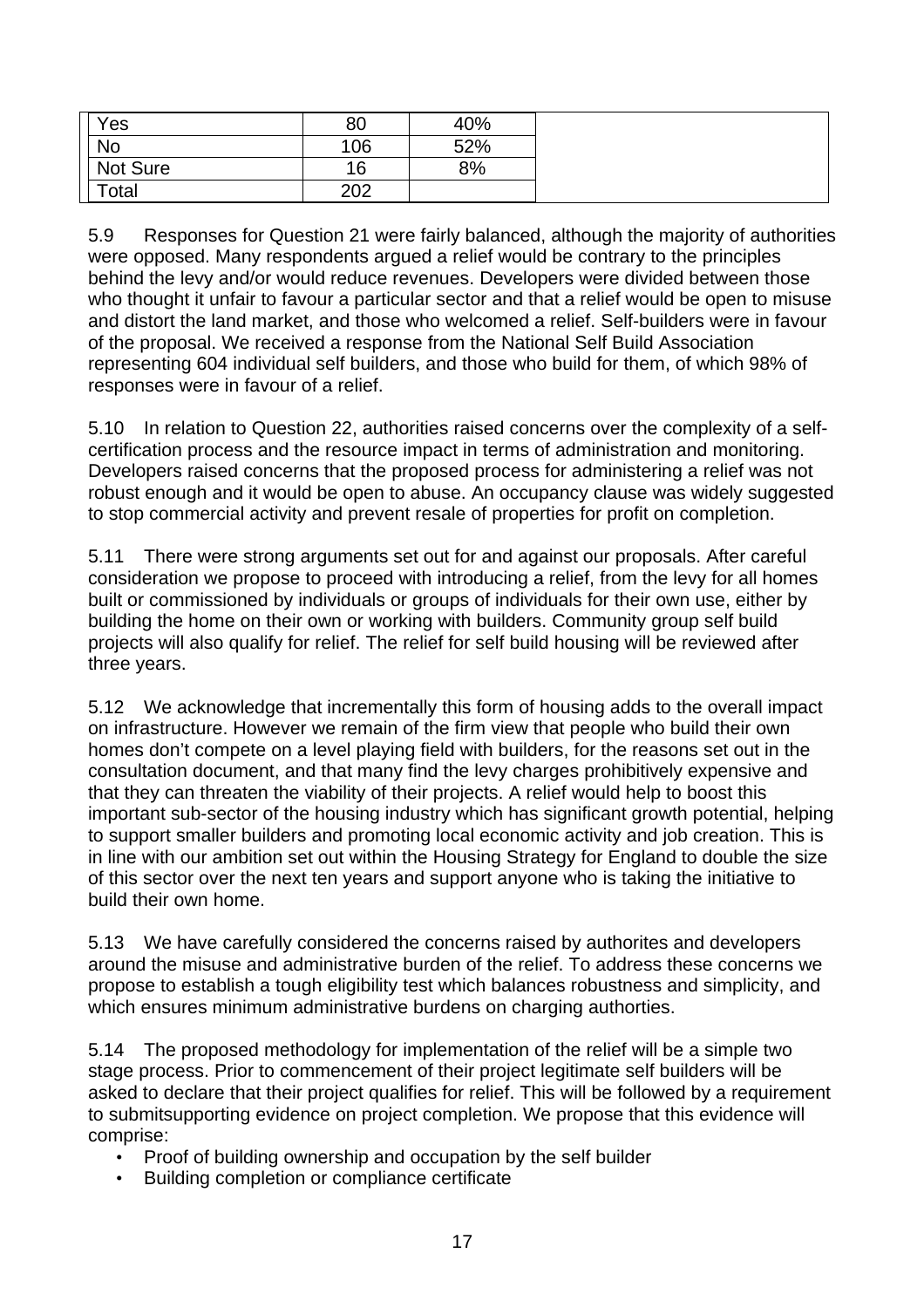<span id="page-17-0"></span>5.15 In addition to the above, self builders will also have to provide evidence of one of the following:

- Self build Mortgage
- Approved VAT refund under VAT431NB VAT refunds for DIY housebuilders
- Self Build Warranty

5.16 Existing provisons in the levy regulations relating to disqualifying events and enforcement mechanisms such as surcharges, together with a 3 year owner occupation clause, will prevent the relief from being misued.

5.17 A number of responses assumed or questioned whether the relief would extend to householder extensions or annexes, given the incongruity if it did not (extensions over 100 square metres, and any new dwelling, currently trigger a levy charge). We agree that it would be inconsistent to exempt self build housing, but not residential extensions or freestanding 'residential annexes' within the grounds of existing homes. Therefore we also propose to exempt this residential development from the levy, subject to robust but straightforward eligibility tests.

# Section Six: Appeals (Questions 23-24)

6.1 We proposed two changes to the appeals process. The first proposal intended to improve administration by requiring comments on appeals to be 'received' rather than 'sent' within 14 days, and allowing discretion for that period to be extended. The second proposal was to allow the review and appeals process to extend to those obtaining planning permission after development has commenced. This would overcome the current difficulty where an applicant has no right of review or appeal because the development has already commenced. This could apply to retrospective planning permissions, section 73 applications or new planning permissions which change the design of a commenced scheme.

**Question 23 - Should we change regulation 120 so that any comments must be received within 14 days and allow discretion for the appointed person to extend the representations period in any particular case?** 

#### **Consultation Response:**

| <b>Yes</b>      | 188 | 93%   |
|-----------------|-----|-------|
| No              | 12  | 6%    |
| <b>Not Sure</b> | о   | $1\%$ |
| Total           | 203 |       |

**Question 24 - Should we amend the regulations to allow for the review or appeal of the chargeable amount in relation to planning permissions granted after development has commenced?** 

| Yes | 164       | 76% |
|-----|-----------|-----|
| N٥  | 10.<br>ŧО | 22% |